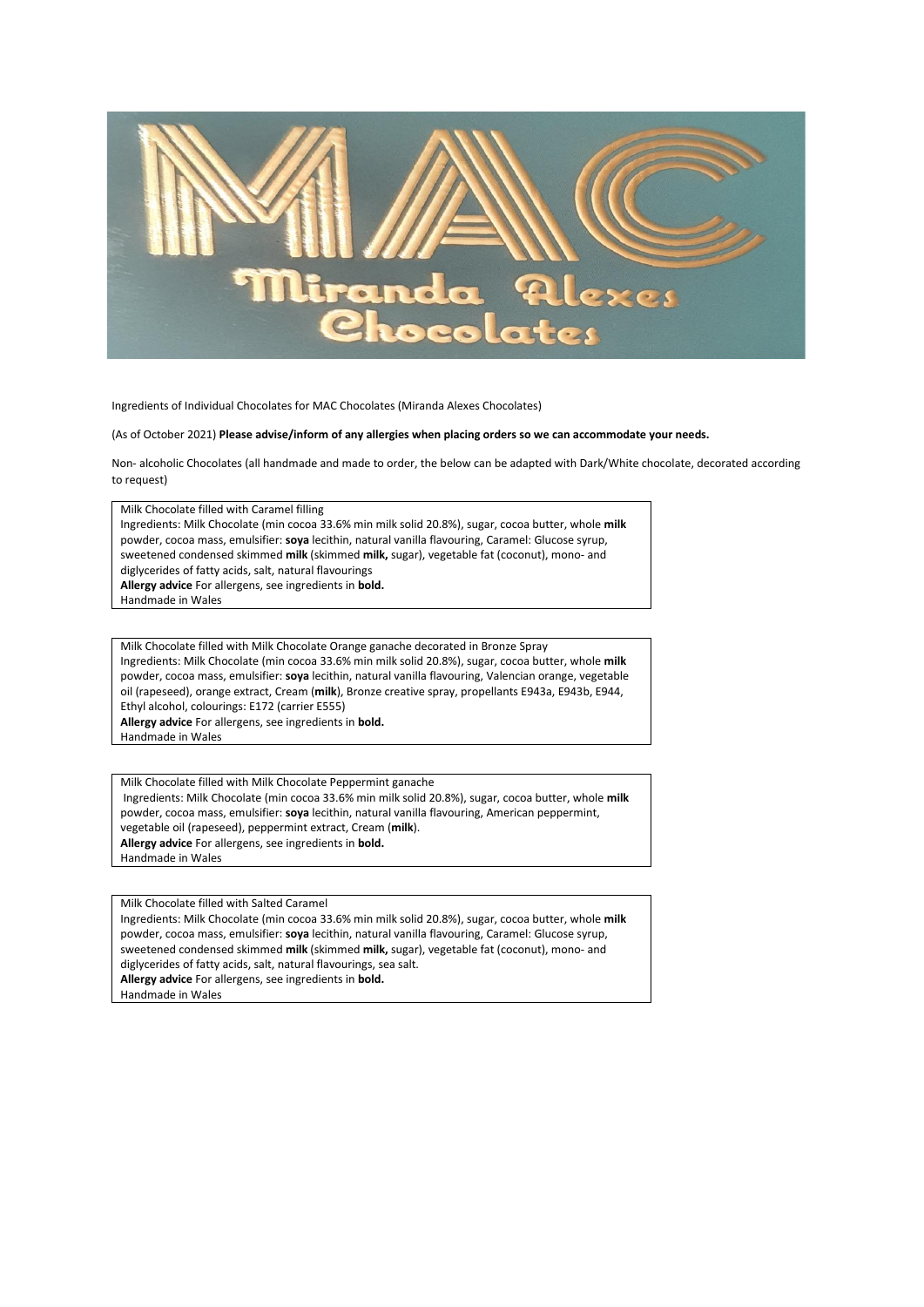Milk Chocolate filled with Milk Chocolate Strawberry conserve ganache Ingredients: Milk Chocolate (min cocoa 33.6% min milk solid 20.8%), sugar, cocoa butter, whole **milk**  powder, cocoa mass, emulsifier: **soya** lecithin, natural vanilla flavouring, Strawberry extra jam; Sugar, Strawberries, Gelling Agent: Pectins; Acid, Citric Acid; Acidity regulator, Sodium Citrates.

**Allergy advice** For allergens, see ingredients in **bold.**

Handmade in Wales

Milk Chocolate filled with Milk Chocolate Speculoos (Christmas biscuit spice) ganache Ingredients: Milk Chocolate (min cocoa 33.6% min milk solid 20.8%), sugar, cocoa butter, whole **milk**  powder, cocoa mass, emulsifier: **soya** lecithin, natural vanilla flavouring, Speculoos: Glucose- Fructose Syrup, Sweetened Condensed Milk (cow milk, Sacharose), Sacharose, Water, Extract of Malted Barley, Speculoos Spices (0.5%), Thickener (carrageenan E407), Vanilla Powder, Preservative (potassium sorbate E202).

**Allergy advice** For allergens, see ingredients in **bold.** Handmade in Wales

Milk Chocolate filled with Peanut Butter filling decorated with Bronze Spray Ingredients: Milk Chocolate (min cocoa 33.6% min milk solid 20.8%), sugar, cocoa butter, whole **milk**  powder, cocoa mass, emulsifier: **soya** lecithin, natural vanilla flavouring, Peanut butter: Roasted **Peanuts** whole skin on, icing sugar, anti-caking agent: Tricalcium Phosphate, salt, Mycryo cocoa butter. Bronze creative spray, propellants E943a, E943b, E944, Ethyl alcohol, colourings: E172 (carrier E555) **Allergy advice** For allergens, see ingredients in **bold.** Not suitable for other nut and sesame allergy sufferers. Handmade in Wales

Cappuccino Chocolate with Milk Chocolate Speculoos (Christmas biscuit spice) ganache Ingredients: Milk Chocolate (min cocoa 33.6% min milk solid 20.8%), sugar, cocoa butter, whole **milk**  powder, cocoa mass, emulsifier: **soya** lecithin, natural vanilla flavouring, Blend of Milk and White chocolate with coffee (Min. Cocoa 30.8%) sugar, cocoa butter, whole **milk** powder, cocoa mass, coffee (2%), emulsifier: **soya** lecithin, instant coffee (<1%) natural vanilla flavouring, Speculoos: Glucose-Fructose Syrup, Sweetened Condensed Milk (cow milk, Sacharose), Sacharose, Water, Extract of Malted Barley, Speculoos Spices (0.5%), Thickener (carrageenan E407), Vanilla Powder, Preservative (potassium sorbate E202).

**Allergy advice** For allergens, see ingredients in **bold.** Handmade in Wales

Milk Chocolate filled with Gingerbread Caramel Ingredients: Milk Chocolate (min cocoa 33.6% min milk solid 20.8%), sugar, cocoa butter, whole **milk**  powder, cocoa mass, emulsifier: **soya** lecithin, natural vanilla flavouring, gingerbread caramel- (Mibutter, cinnamon, ground ginger, molasses brown sugar, muscovado sugar, cream, salt.) **Allergy advice** For allergens, see ingredients in **bold.** Handmade in Wales

Ruby Chocolate with a White 'Velvet' Chocolate Pistachio ganache Ingredients: Coverture chocolate (min cocoa 47.3%) sugar, cocoa butter, skimmed **milk** powder, whole **milk** powder, cocoa mass, emulsifier, **soya** lecithin, acid, citric acid, natural vanilla flavouring. Cocoa Horizons Foundation. White Chocolate 'Velvet' (Min. cocoa: 32%) sugar, cocoa butter, whole **milk**  powder, emulsifier; **soya** lecithin, natural vanilla flavouring, Invert Sugar, Pistachio Nut **Allergy advice** For allergens, see ingredients in **bold.** Handmade in Wales

Alcoholic Chocolates

(These again can be made in accordance to preference of chocolate. However, this would need to be discussed).

Milk Chocolate filled with Milk Chocolate Marc de Champagne ganache Ingredients: Couverture Milk Chocolate (min cocoa 33.6% min milk solid 20.8%), sugar, cocoa butter, whole **milk** powder, cocoa mass, emulsifier: **soya** lecithin, natural vanilla flavouring, Marc de Champagne (alcohol 60%), cream (**milk)**, creative powder Gold, metallic effect, colour powder, titanium dioxide and iron oxides- carrier: E555; colours E171, E172. **Allergy advice** For allergens, see ingredients in **bold.** Handmade in Wales